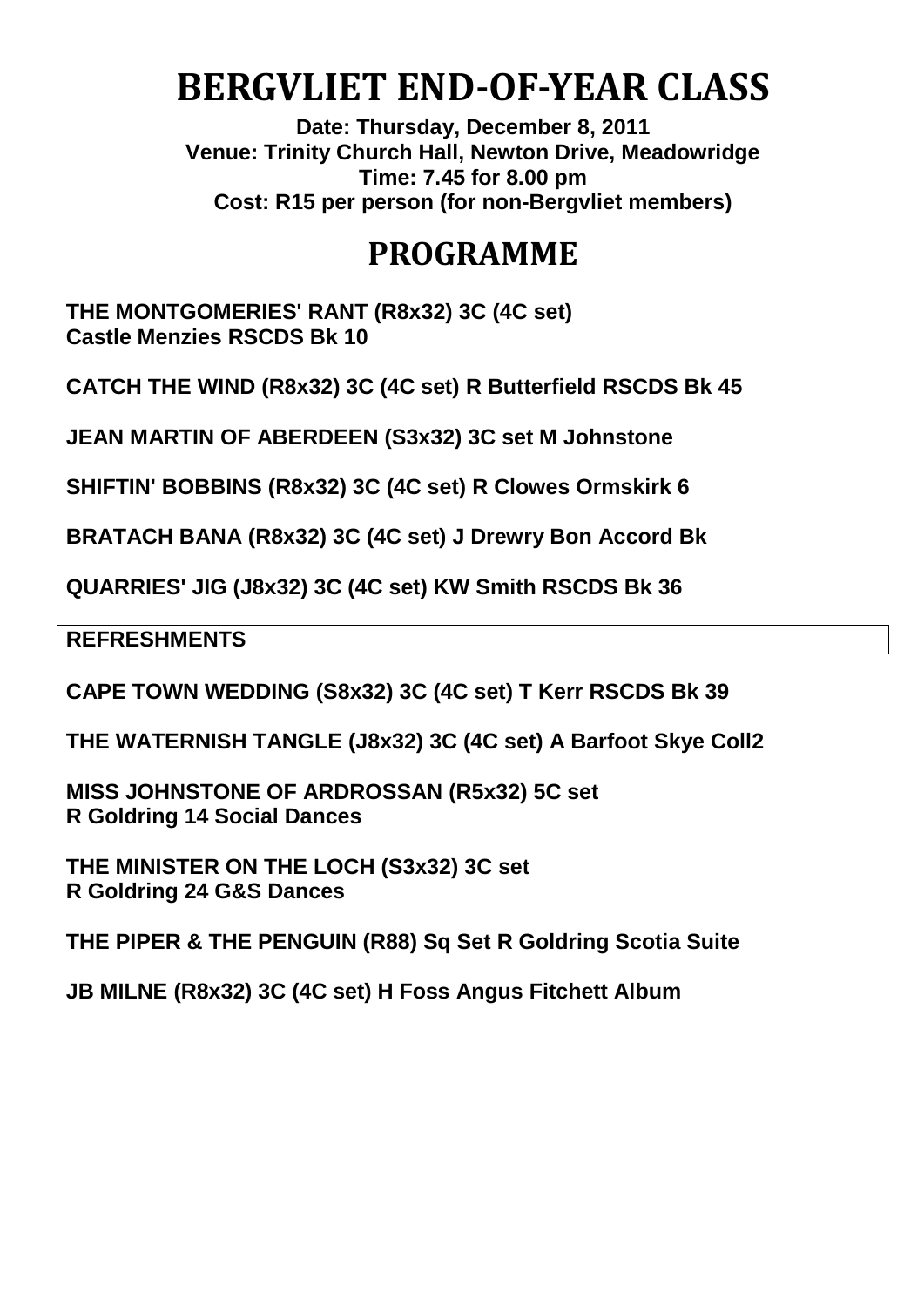### **THE MONTGOMERIES' RANT (R8x32) 3C (4C set) Castle Menzies RSCDS Bk 10**

- 1- 8 1s cross RH & cast down to 2nd place, cross LH & 1L casts up **while** 1M casts down
- 9-16 1s dance reels of 3 across, 1L with 2s & 1M with 3s
- 17-24 1s with nearer hands joined (Lady on Mans left) set to 2L & turn inwards to set to 3M, set to 3L & turn inward & set to 2M
- 25-32 2s+1s+3s dance reels of 3 on opposite sides 1s giving RSh to  $2^{nd}$  corner, 1s cross RH to  $2^{nd}$  place own sides

### **CATCH THE WIND (R8x32) 3C (4C set) R Butterfield RSCDS Bk 45**

- 1- 8 1s set, cast 1 place  $\&$  dance  $\frac{1}{2}$  Fig of 8 round 2s
- 9-16 1s set twice with 1L turning to face out, 1L followed by partner casts up & dances down the middle 1L to face 3M **while** 1M faces 2M
- 17-24 1s RSh reels of 3 across (1M with 2s & 1L with 3s)
- 25-32 1L followed by partner dances down cast up round 3M & crosses to end in  $2^{nd}$  place on own sides, 1s turn RH (4 bars)

### **JEAN MARTIN OF ABERDEEN (S3x32) 3C set M Johnstone**

- 1- 8 1s turn RH & cast 1 pl, all circle 6H round ¾ way to left & end in lines of 3 across (Ladies face down & Men up)
- 9-16 All set & change places with partner RH, all circle 6H round  $\frac{3}{4}$  way to left & end in middle facing up. 3 1 2
- 17-24 All dance Allemande
- 25-32 1s+3s dance the Bourrel to end 2 3 1 : -

`1M+3L set advg, ¾ turn 2H & twirl to end BtoB (up/down middle L facing up & M down) **while**  1L+3M chase anticl'wise ½ way to face prtnr

`1s+3s set to partners & turn 2H to own sides having changed places

### **SHIFTIN' BOBBINS (R8x32) 3C (4C set) R Clowes Ormskirk 6**

- 1- 8 1s cross RH to double triangle position with 2s+3s & set, 1s cast up to top & dance down until they are between 2s & 3s
- 9-16 1L dances RH across with 2M+3M **while** 1M dances LH across with 2L+3L, 1s followed by 2s+3s dance down centre
- 17-24 3s followed by 2s+1s dance up & 3s+2s cast off to places, 1L dances LH across with 2M+3M **while**  1M dances RH across with 2L+3L
- 25-32 1s dance up to top & cast down to  $2^{nd}$  place opposite side, 1s dance  $\frac{1}{2}$  Fig of 8 around 2s to end in 2<sup>nd</sup> place on own sides

### **BRATACH BANA (R8x32) 3C (4C set) J Drewry Bon Accord Bk**

- 1- 8 1s turn RH & cast 1 place, 1s dance LSh round 1<sup>st</sup> corners to  $2^{nd}$  place opposite side facing  $2^{nd}$ corners
- 9-16 1s dance ½ Reel of 3 on the sides & dance ½ Reel of 3 across (1M with 3s at top, 1L with the 2s)
- 17-24 1s turn LH, turn 3<sup>rd</sup> crnrs RH (1<sup>st</sup> crnr person) & pass RSh to turn 4<sup>th</sup> crnr RH ending in 2<sup>nd</sup> pl own side in prom hold with  $4<sup>th</sup>$  crnr
- 25-32 1s+4<sup>th</sup> crnrs Prom diag across (pass RSh) to diag opp crnr & 1/2 turn to end 1s in 2<sup>nd</sup> pl opp side, 1s dance  $\frac{1}{2}$  Diag R&L (M up, L dn) to end in  $2^{nd}$  pl

### **QUARRIES' JIG (J8x32) 3C (4C set) K W Smith RSCDS Bk 36**

- 1- 8 1s set, cast 1 place & dance round 1<sup>st</sup> corners passing corners LSh
- 9-16 1s dance reels of 3 across (1st Man with 2s  $\&$  1st Lady with 3s), 1s turn LH to face 1st corners
- 17-18 Centre dancers change with 1<sup>st</sup> corners RH while 2<sup>nd</sup> corners set
- 19-20 1<sup>st</sup> corners (in centre) change places LH while new 1<sup>st</sup> & 2<sup>nd</sup> corners dance clockwise round to next corner place
- 21-24 Repeat the Fig in bars 17-20 from new places
- 25-32 Repeat 17-20 from new places, 1s end by turning LH to  $2^{nd}$  place on opposite sides,  $2s+1s+3s$  set on sides & 1s cross back RH